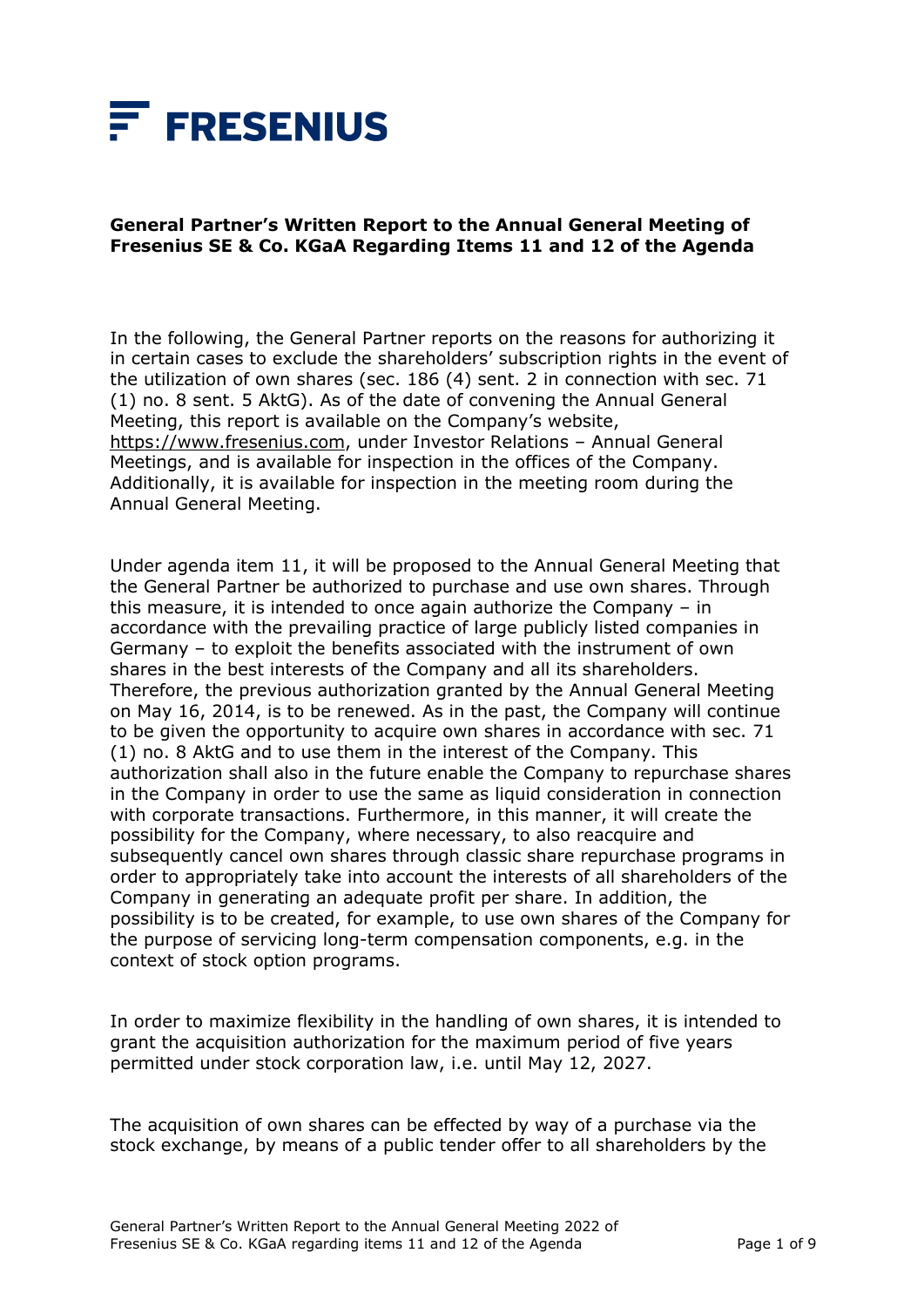Company itself or an invitation to all shareholders to submit offers for sale. In the event of the last two acquisition scenarios, the shareholders can decide themselves how many shares and  $-$  if a price range is also fixed  $-$  at what price they want to tender those shares to the Company. In any case, the General Partner will observe the principle of equal treatment provided for under German stock corporation law in accordance with sec. 53a AktG when acquiring own shares. The proposed acquisition scenarios via the stock exchange, by way of a public tender offer made to all shareholders or by means of an invitation to submit offers for sale all take account of that principle.

If the shares are acquired via the stock exchange, the consideration per share paid by the Company (excluding incidental acquisition costs) may not be more than 10% higher or 20% lower than the price of the Company's shares determined by the opening auction in the Xetra trading system (or a comparable successor system) on the trading day.

In the event of an acquisition by way of a public tender offer or a public invitation to submit offers for sale, the purchase price offered or the limit values of the purchase price range per share (exclusive of incidental acquisition expenses - Erwerbsnebenkosten) must not exceed or fall below the average trading price of shares of the Company in the Xetra trading system (or a comparable successor system) by more than 10% on the three exchange trading days preceding the date of the publication of the offer or the public invitation to submit an offer for sale. If significant deviations from the relevant price occur after the publication of a tender offer or public invitation to submit an offer for sale, it will be possible to adjust the offer or invitation to submit such an offer, with such adjustment being based on the relevant average price on the three exchange trading days prior to the publication of any such adjustment, if any. The tender offer or invitation to submit such an offer may be subject to further conditions.

If, in the case of a public purchase offer or in the case of an invitation to submit offers for sale, the number of shares tendered or offered exceeds the repurchase volume intended for acquisition, acceptance by the Company shall be based on quotas. However, preferential acceptance of smaller numbers of shares of up to 100 shares per tendering shareholder may be provided for in order to avoid arithmetical fractions of shares when determining the quotas to be acquired and small residual amounts and thus to facilitate the technical processing overall.

The General Partner is authorized to use own shares purchased on the basis of this authorization for any purpose legally permissible and in particular for the following purposes: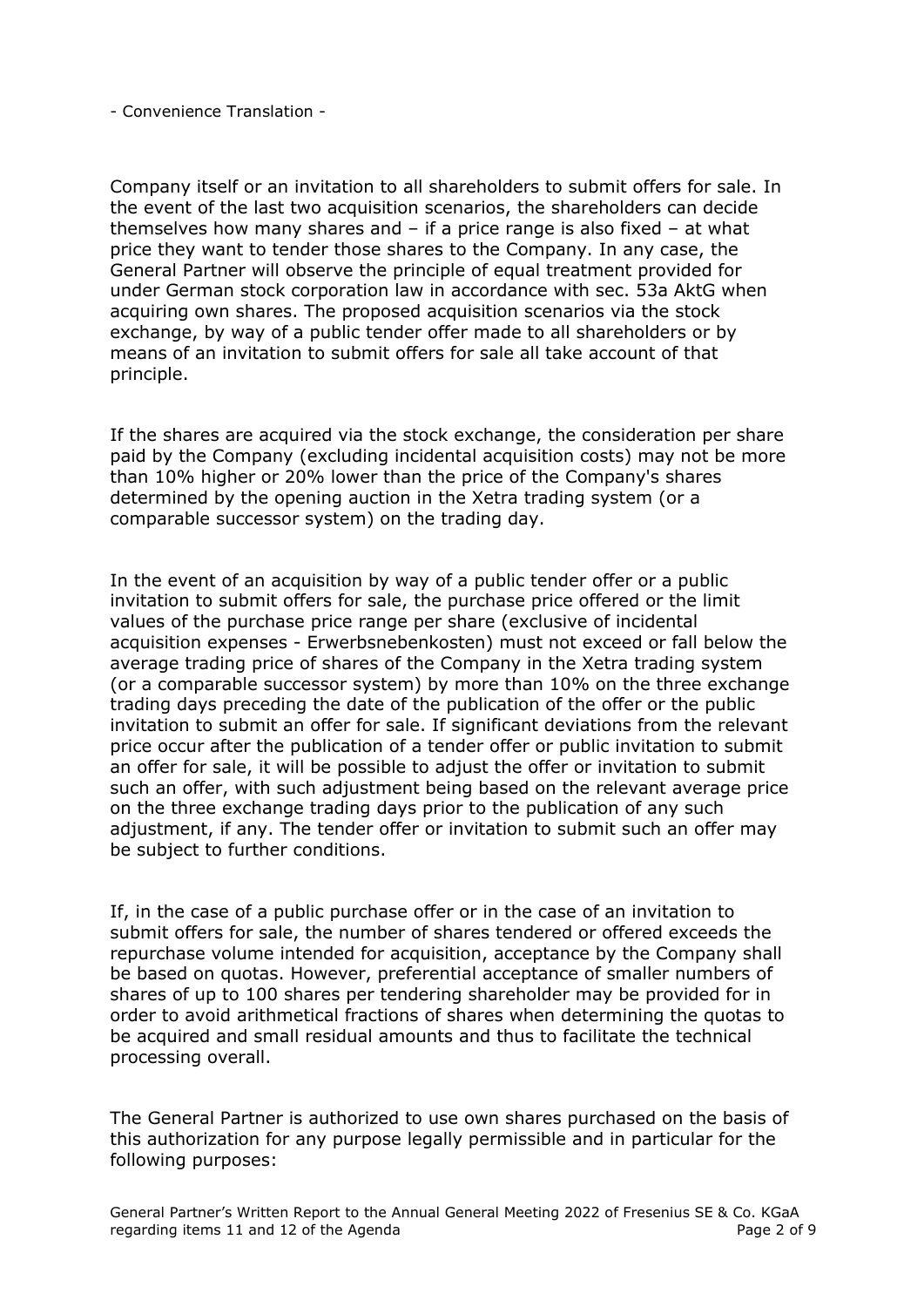The proposed authorization entitles the General Partner to partially or entirely collect repurchased own shares (einziehen), in accordance with common practice among large German listed companies, without further resolution of the Annual General Meeting being required. In this respect, it shall also be possible to cancel the shares without a capital reduction pursuant to sec. 237 (3) no. 3 AktG (called a simplified procedure). By cancelling the shares without capital reduction, the proportional amount of the residual shares in the share capital of the Company increases. Therefore, the Supervisory Board and also the General Partner shall be authorized in this case to modify the Articles of Association with respect to the changing number of no-par value shares.

## *Exclusion of the Subscription Right in the Event of a Sale against Payment in Cash*

Own shares may also be sold in ways other than via the stock exchange or by means of an offer made to all shareholders, against payment in cash and to the exclusion of the subscription right. Thus, the Company will be placed in a position where it is able to react swiftly and flexibly to favorable market conditions. Moreover, it will be possible to gain additional domestic and foreign investors by selling shares, for example, to institutional investors. In order to take appropriate account of the concept of anti-dilution protection in favor of shareholders, the aforementioned use is subject, pursuant to sec. 186 (3) sent. 4 AktG, to the condition that own shares may only be sold at a price which is not significantly lower than the relevant stock exchange price at the time when the shares are sold; in this respect, the sales price will be determined with final effect immediately prior to the disposal itself. Additionally, the permitted sales volume is limited in such cases to 10% of the Company's existing respective share capital. It is not permitted to exceed this 10% limit either at the time of resolution on this authorization or at the time of its utilization. If any other authorization to issue or sell any shares of the Company or to issue any rights permitting or requiring the subscription of shares of the Company is used, excluding the right of subscription in direct or analogous application of sec. 186 (3) sent. 4 AktG during the term of this authorization until its utilization, this is to be credited against the aforementioned 10% limit. The shareholders are thereby given the general opportunity to maintain their shareholding quota by way of a parallel acquisition of shares in the Company via the stock exchange at comparable conditions.

## *Exclusion of Subscription Rights in the Event of the Use of Own Shares against Contributions in Kind*

Furthermore, it will also be possible to use own shares against contributions in kind in the course of mergers and upon acquisition of companies and other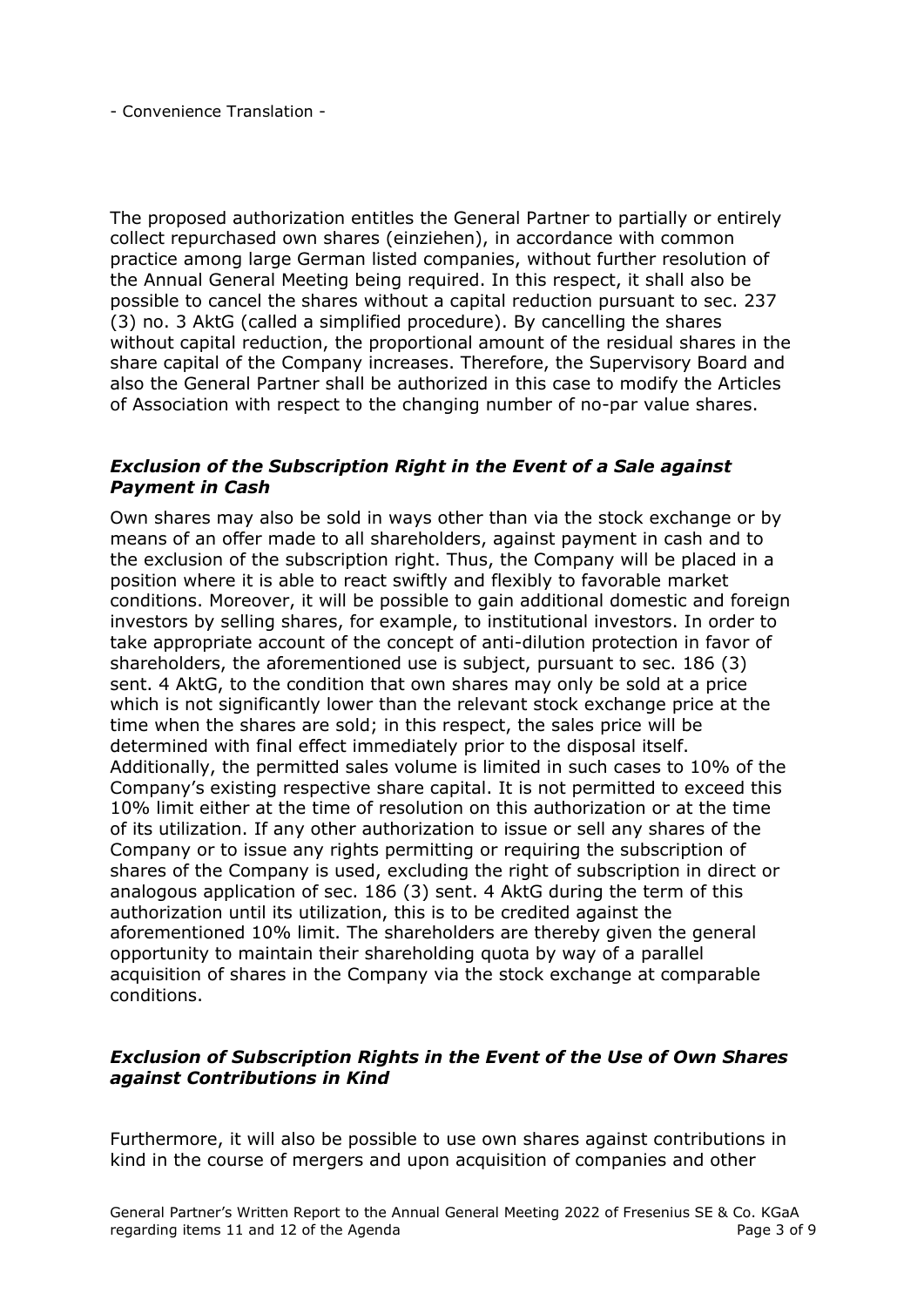assets, excluding the shareholders' subscription right. In particular, in the international globalized market of corporate transactions, it is not infrequent that a delivery of liquid shares is requested as a consideration. In this context, interesting opportunities can arise for using the Company's shares as a liquid consideration. The Company continuously monitors the market regarding potential opportunities to further strengthen the Company's position on the market in the best interests of the Company and its shareholders by way of such acquisition opportunities. By using the Company's own shares, such transactions can be executed flexibly and quickly, without having to consult the Annual General Meeting, which is often not possible due to time constraints. Additionally, such transactions can materially contribute to conserving the Company's liquidity. Therefore, such opportunity of using own shares lies in the overall interests of the Company and its shareholders. In determining the valuation ratios, the General Partner will additionally take care that the interests of shareholders are reasonably safeguarded.

## *Exclusion of Subscription Rights in the Event of the Use of Own Shares in lieu of the Utilization of any Conditional Capital*

The authorization further provides that own shares in lieu of the utilization of conditional capital of the Company can also be issued, excluding the subscription right of shareholders, to employees of the Company and its affiliated companies, including members of the management of affiliated companies, and used to fulfill options or obligations to purchase shares of the Company granted, or to be granted, to employees of the Company or its affiliated companies as well as members of the management of affiliated companies. In this way, it is, for example, also intended to make it possible to offer the respective beneficiaries shares in the Company within the scope of stock option programs or employees benefit schemes – without having to resort to conditional capital. The issue of own shares to employees and officers of the Company, in particular in view of long-term compensation components having the purpose of securing the Company's sustainable success, is in the best interests of the Company and its shareholders, since it materially promotes the identification of employees and officers with their Company as well as the Company's value as such. Furthermore, the use of existing own shares instead of having to draw on conditional capital can make commercial sense for the Company.

The aforementioned opportunity to use own shares in order to discharge longterm share-based compensation components, excluding the subscription right of shareholders, shall also be available in favor of the members of the General Partner's Management Board. In order to take reasonable account of potential conflicts of interest resulting from the Company's legal form as well as the distribution of powers as stipulated by the German Stock Corporation law, the corresponding authorization to use own shares will, however, not be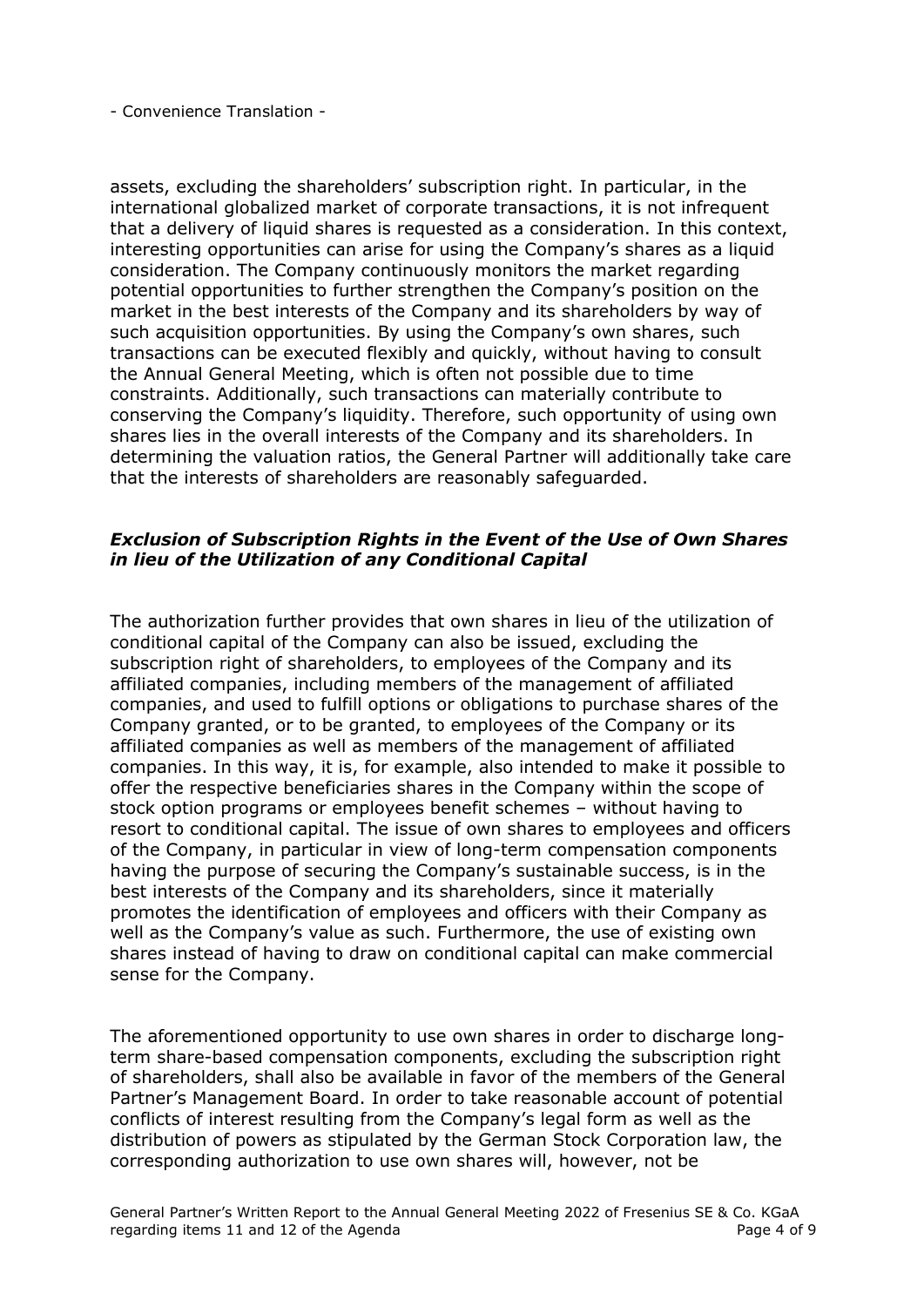addressed to the General Partner (represented by the Management Board), but to its Supervisory Board.

Own shares may further be used to fulfill bonds carrying option or conversion rights or obligations, issued by the Company or dependent entities of the Company as defined in sec. 17 AktG. In order to comply with the rights resulting therefrom, it may be appropriate, considering the Company's interests, to partially or entirely use own shares instead of shares resulting from a corresponding conditional capital, which requires that the subscription right of shareholders be excluded.

## *Exclusion of Subscription Rights to Eliminate Fractional Amounts*

Fractional amounts, if any, may be excluded in an offer made to all shareholders. This is necessary in view of the technical processing of such offer, in order to avoid the issue of fractional amounts of shares. The General Partner will dispose of the shares excluded from the shareholders' subscription right, called unassigned fractions (freie Spitzen), either by selling them via the stock exchange or otherwise at the best possible conditions for the Company.

The possible uses mentioned above are not limited to the Company's own shares acquired on the basis of this authorizing resolution; they also include shares of the Company acquired pursuant to sec. 71d sent. 5 AktG. In this way, additional flexibility is also created, in the best interests of the Company, also with a view to using such own shares in accordance with this authorizing resolution.

Currently, there are no specific plans for exercising the authorization to issue own shares. In any case, the General Partner will carefully examine whether the exercise of the authorization is in the interest of the Company and its shareholders. It will report to the Annual General Meeting on any exercise of the authorization.

# *Use of Equity Derivatives*

Furthermore, agenda item 12 contains the proposal to authorize the Company to use Equity Derivatives when acquiring own shares pursuant to the authorization proposed under agenda item 11. To this end, the General Partner shall be authorized (1) to sell options which require the Company to acquire shares of the Company upon exercise (hereinafter referred to as "put options"), (2) to acquire options which entitle the Company to acquire shares of the Company upon exercise (hereinafter referred to as "call options"), and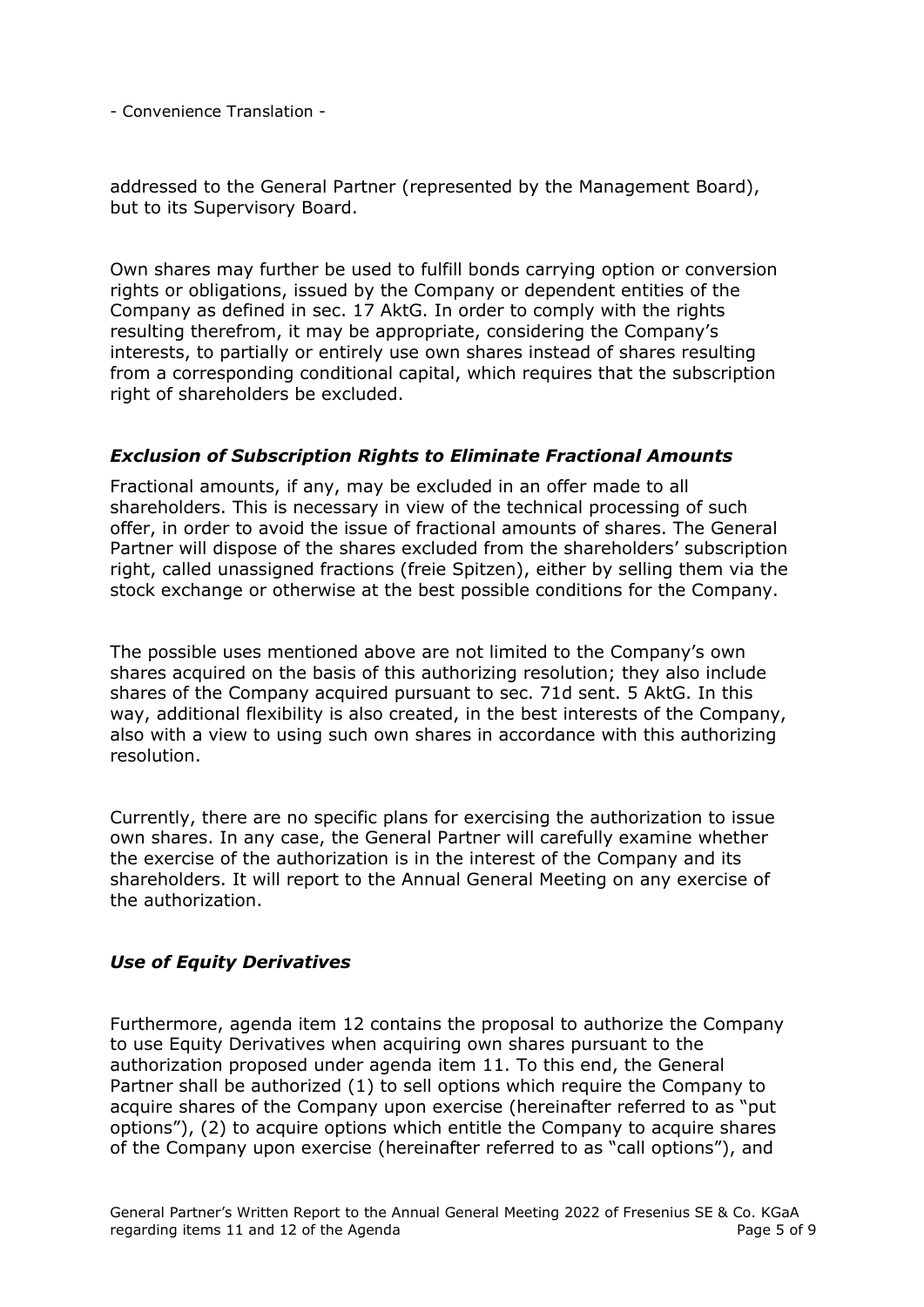(3) to transact forward purchases which entitle the Company to acquire shares of the Company on a specific future date. According to the authorization proposed under agenda item 12, the acquisition may also be made using any combination of put options, call options and forward purchases (hereinafter collectively referred to as "Equity Derivatives" or "Derivatives"). In this regard, the proposed authorization sets forth the principle that any Equity Derivative used pursuant to such authorization may in total cover a maximum number of shares that does not exceed a proportional amount of 5% of the share capital of Fresenius SE & Co. KGaA, neither at the time of the resolution on such authorization nor at the time of utilization.

## *Usable Equity Derivatives and their Benefits*

The proposed authorization permits the use of put options, call options and forward purchases as well as any combination of such Equity Derivatives.

In the event of a sale of put options, the Company grants the buyer the right to sell shares of Fresenius SE & Co. KGaA to the Company at a price that has been fixed in the put option (exercise price). By way of consideration, the Company receives an option premium. If the put option is exercised, the option premium paid by the buyer of the put option reduces the total consideration paid by the Company for the acquisition of the share. The exercise of a put option is economically viable for the holder of the option if the price of the share of Fresenius SE & Co. KGaA is below the exercise price at the time of exercise, because then the holder of the option can sell the shares at the higher exercise price. From the Company's point of view, the redemption of shares by means of concluding an option contract provides the benefit that the exercise price is fixed upon conclusion of the option contract while there will be no outflow of liquidity until the exercise thereof. The use of put options for redeeming shares may for example be reasonable if the Company intends to redeem own shares when low prices prevail but is unsure with respect to the optimum redemption time, i.e. the time at which the most favorable price for the share of Fresenius SE & Co. KGaA prevails. Under such circumstances, it may be beneficial for the Company to sell put options, the exercise price of which is lower than the price of the share of Fresenius SE & Co. KGaA upon conclusion of the put option contract. The use of put options in particular offers the advantage that the redemption will take place at a lower price level in comparison with an immediate redemption. If the holder of the option does not exercise the option because the share price prevailing on the exercise date exceeds the exercise price, the Company is unable to acquire own shares in this manner; however, the received option premium remains with the Company.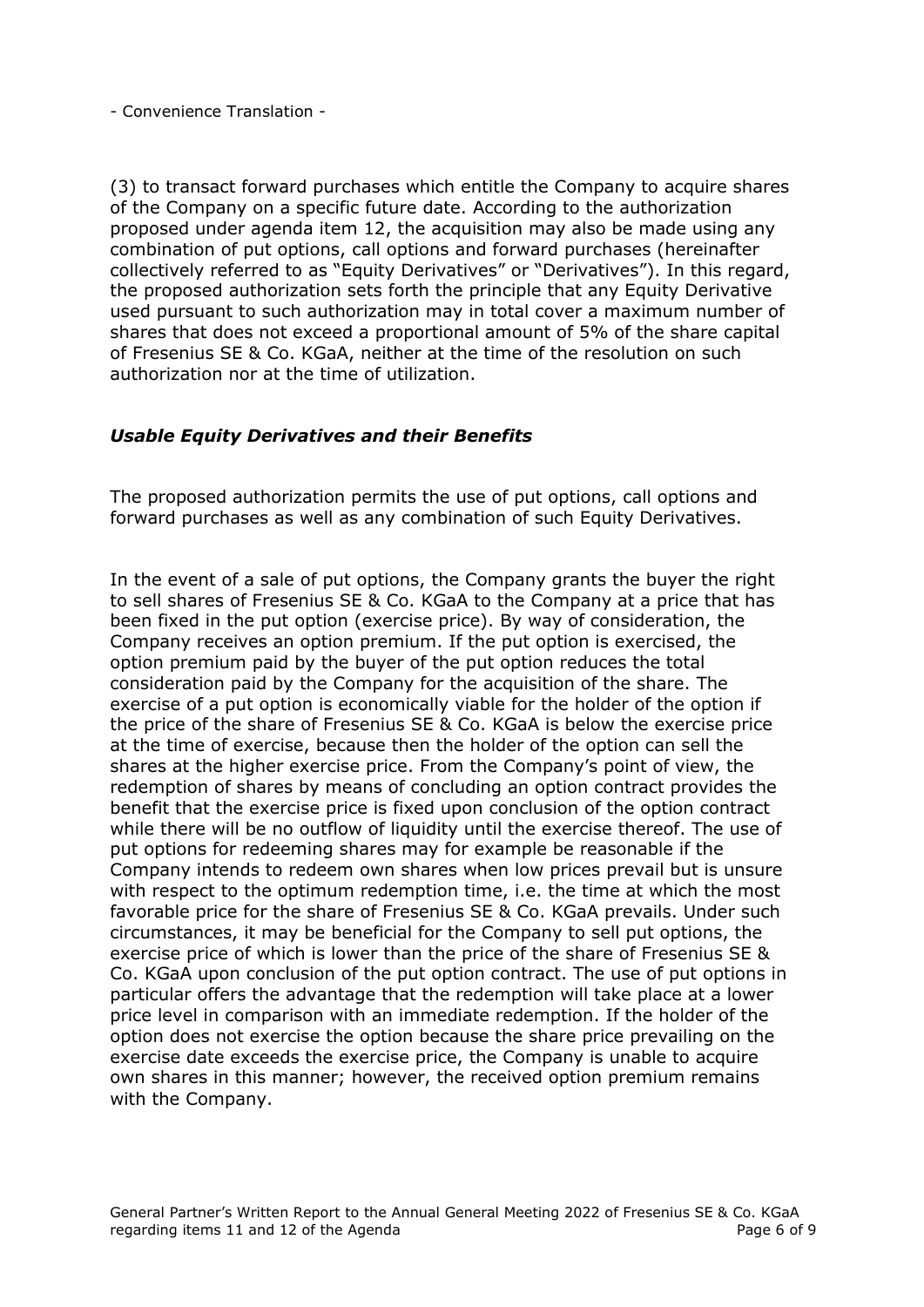In the event of an acquisition of a call option, the Company, receives the right against payment of an option premium to purchase a pre-determined number of shares at a pre-determined price (exercise price) from the seller of the option, the option writer. The exercise of a call option is economically viable for the Company if the price of the share of Fresenius SE & Co. KGaA exceeds the exercise price, because then the Company can buy the shares at the lower exercise price from the option writer. In this manner, the Company can protect itself against rising share prices. Additionally, the liquidity of the Company is conserved because the fixed purchase price for the shares must only be paid upon exercise of the call options.

In the event of a forward purchase, the Company, upon agreement with the forward seller, acquires the shares on a specific future date at a purchase price determined upon conclusion of the forward purchase. Conclusion of forward purchases may be reasonable for the Company if it wants to ensure its need for own shares on the purchase date at a specific price level.

## *Term of the Usable Equity Derivatives*

The longer the term of an Equity Derivative, the higher the likelihood that the price of the share of Fresenius SE & Co. KGaA will diverge in an unpredictable way from the share price prevailing upon conclusion of the Derivative contract. Therefore, the proposed authorization provides that the individual Derivatives may each have a maximum term of 18 months. Furthermore, it provides that the terms of the individual Derivatives must end at the latest on May 12, 2027, and must be selected in such a manner that the acquisition of own shares upon exercise of the Derivatives may not occur after May 12, 2027, the reason for this being that the authorization for redemption proposed under agenda item 11 also ends upon the expiry of May 12, 2027, and thereafter no shares can be redeemed on the basis of such authorization. Since the authorization proposed under agenda item 12 complements such authorization for redemption, concurrence of the two processes shall be ensured.

## *Further Details of the Usable Equity Derivatives Concept*

According to the proposed authorization, the Derivative contracts must be concluded with a credit institution or any other business fulfilling the requirements set forth in sec. 186 (5) sent. 1 AktG (hereinafter collectively referred to as "Issuing Companies").

The exercise/purchase price excluding the incidental acquisition costs may be higher or lower than the market price of the share of Fresenius SE & Co. KGaA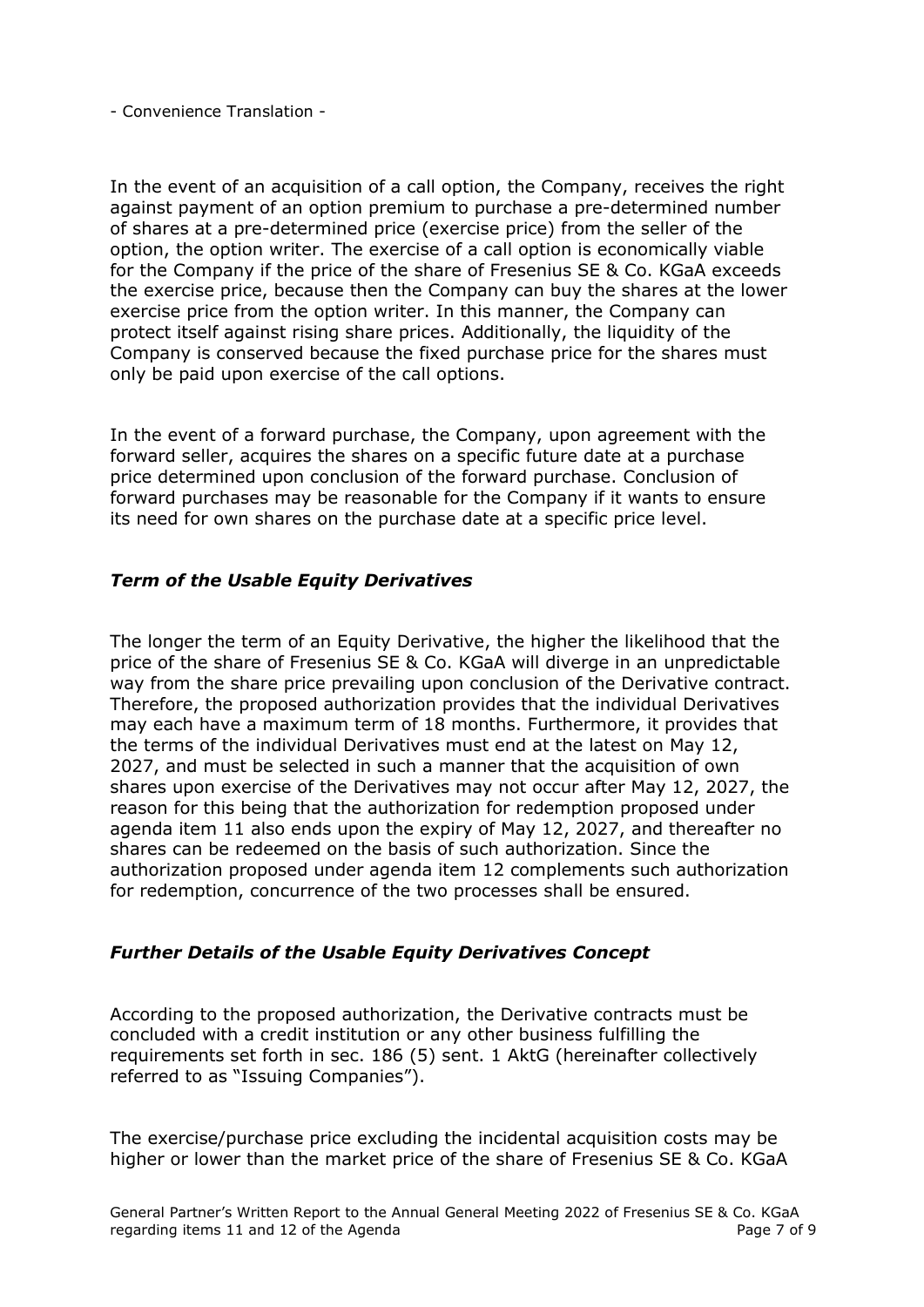on the date of the conclusion of the Derivative contract, provided, however, that, whether any paid or received option premium is taken into account or not, it must not exceed by more than 10%, and not fall below more than 20% of the market price of the share in the Xetra trading system (or any comparable successor system) as determined by the opening auction on the trading date on which the Derivative contract was concluded. The possibility to fall below the market price by up to 20% is necessary to enable the Company even in a volatile market environment to use medium-term or long-term options for the purpose of redeeming own shares or to transact corresponding forward purchases, as the case may be.

The call option premium paid by the Company must not significantly exceed, and the put option premium received by the Company must not significantly fall below, the theoretical market value of the respective options as determined on the basis of recognized actuarial methods, such determination taking into account, inter alia, the agreed exercise price. This, as well as the limited volume of own shares that may be acquired using Equity Derivatives, corresponds to the basic principle of sec. 186 (3) sent. 4 AktG which applies to the exclusion of subscription rights and which is applied analogously to any potential tender right. The same applies to the purchase price in the event of a forward purchase. By fixing the option premium and the exercise/purchase price as described, and through the requirement to serve options and forward purchases only with shares that have been acquired on the stock exchange at the market price of the share in the Xetra trading system (or any comparable successor system) prevailing at the date of the acquisition on the stock exchange, such requirement to be included in the terms and conditions of the Derivatives, any economic disadvantage of the shareholders due to such acquisition of own shares is excluded. In this manner, the obligation of equal treatment of shareholders according to the provision in sec. 71 (1) no. 8 AktG shall be fulfilled.

## *Exclusion of any Potential Tender Right*

If own shares are acquired using Equity Derivatives in compliance with the provisions set forth above, the right of the shareholders to conclude such Derivative contracts with the Company is excluded in accordance with the proposed authorization. By being able to conclude the Derivative contracts with an Issuing Company, the Company – unlike in the event of an offer to conclude equity transactions made to all shareholders – is enabled to conclude such Derivative contracts on a short-term basis. This provides the Company with the necessary flexibility to react quickly to market conditions.